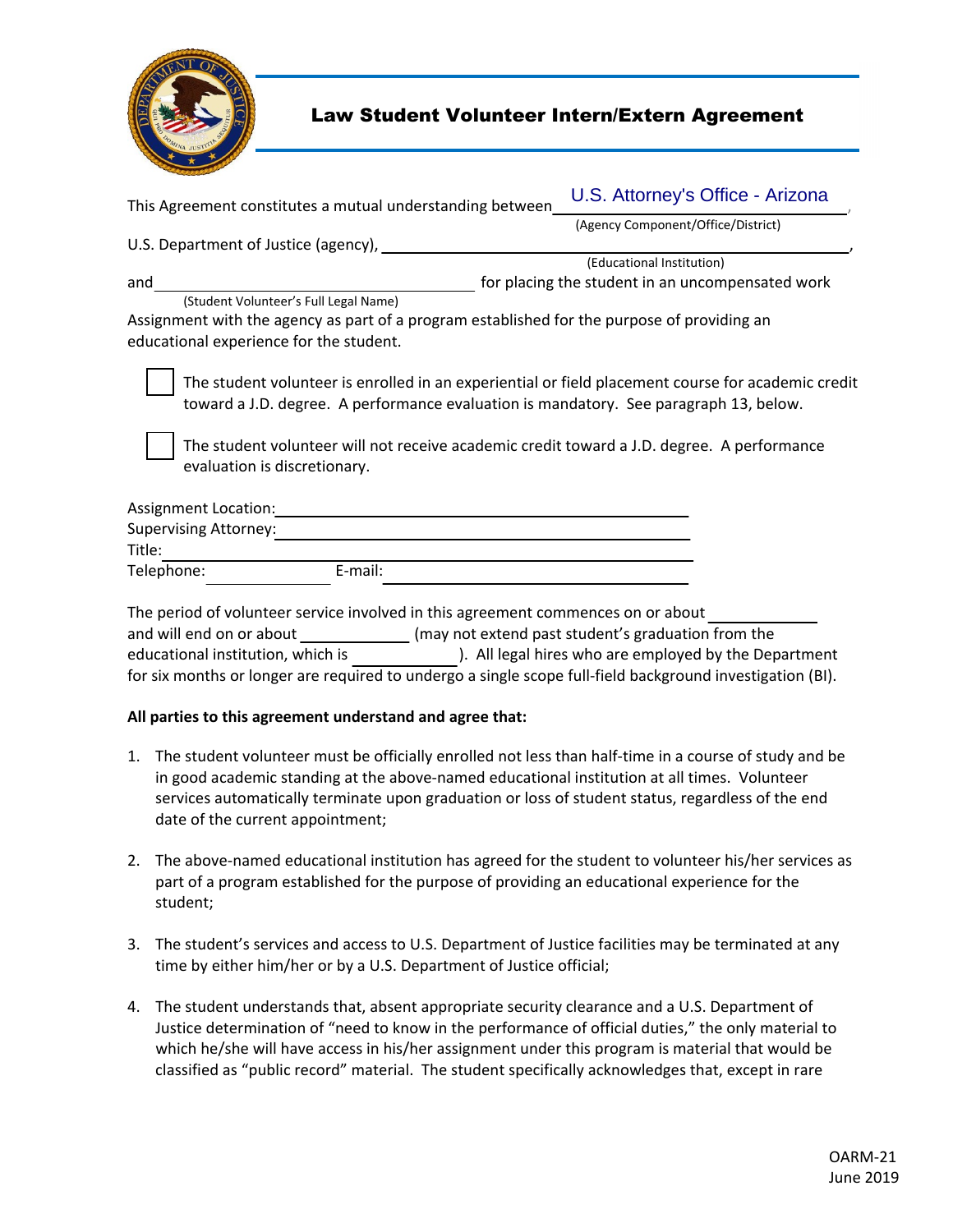pursuant to provisions of 18 U.S.C. 2510-2520, information related to orders to compel testimony (immunity of witnesses) pursuant to 18 U.S.C. 6001-6005, intelligence reports and investigative unless specifically cleared by DOJ, the student acknowledges that he/she will inform any person who circumstances when properly authorized, he/she is not cleared for or permitted to receive, handle in any way, or have direct or indirect access to, or knowledge of, classified information, within the meaning of Executive Order 11652, or sensitive investigative information which includes, but is not limited to, testimony before a grand jury, wire and oral communications intercepted consensually or reports of the various State, Local and Federal agencies and Department of Justice official files. Also, might begin to divulge such classified or sensitive investigative information that he/she is not cleared for or permitted to be privy to such information;

- 5. The student is not considered to be a Federal employee for any purpose other than for:
	- a. The Federal Tort Claims Act provisions published in 28 U.S.C. §§ 2671 2680;
	- of Workers' Compensation Programs, U.S. Department of Labor, for adjudication b. Title 5 U.S.C. chapter 1, relative to compensation for injuries sustained during the performance of work assignments. Claims related to injuries should be referred to the Office
	- c. Ethics/Professional Responsibility matters. The student must sign an Ethical Obligations Agreement (Addendum 1).
- 6. The educational Institution is not a sponsor of the student, who is over the age of 18 and is (internships and externships may receive academic credit at the school's discretion); volunteering on his or her own accord, and who accepts all liability and risks associated with such internship/externship. The Institution is agreeing to assist in the coordination of the internship/externship, and accept the internship/externship for educational experience only
- student while under the direction, supervision or control of the Department of Justice; 7. The U.S. Department of Justice neither waives sovereign immunity nor agrees to indemnify and hold the educational institution harmless from and against any and all claims for property damage or personal injury or otherwise that may result directly or indirectly from acts or omissions of the
- 8. [The U.S. Department of Justice's published Equal Employment Opportunity Policy \(posted at](https://www.justice.gov/jmd/policy) https:// www.justice.gov/jmd/policy) adequately ensures that no student shall be denied equal opportunity because of race, color, religion, national origin, sex, gender identity, age, disability (physical or mental), genetic information, status as a parent, sexual orientation, marital status, political affiliation, or any other impermissible factor;
- 9. Representatives of the U.S. Department of Justice may not agree to any provisions relating to the choice of law or venue in the event of a dispute, or agree to comply with laws, ordinances, or regulations of municipal, state, or other governmental body with regard to the conduct of its general activities and the performance of any work by students covered under this agreement.
- agree to maintain an attendance record showing the dates and hours the student worked and 10. This Agreement may be supplemented with additional provisions relating to performance reviews, appropriate professional direction, the length of the appointment, work and employment conditions consistent with industry standards, and similar matters. The Designated Agency Representative may provide a record of attendance and a supervisor's appraisal of the student's performance. DOJ officials may, at their discretion, use the DOJ Student Lawyering Experience / Performance Evaluation Form (OARM-22) or school-provided forms provided they are limited to performance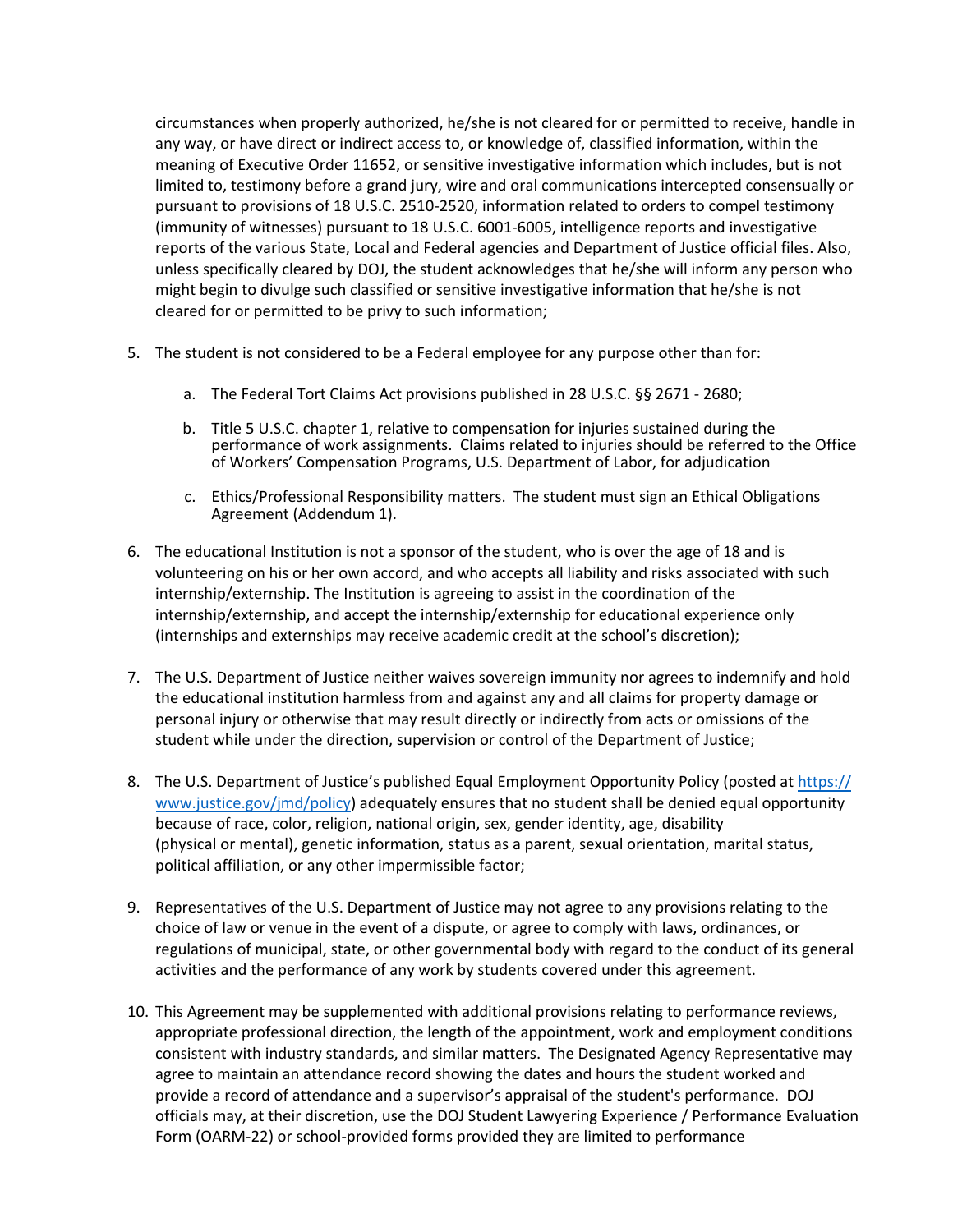reviews, appropriate professional direction, the length of the appointment, work and employment conditions consistent with industry standards, and similar matters and do not purport to otherwise modify this Agreement.

- 11. The student agrees that he/she will receive no pay or other compensation from the Department of Justice for services rendered, and waives any and all claims against the Government for salary or wages on account services performed;
- 12. Prior to entry on duty, the student will disclose, as soon as possible, any stipend or compensation for work done as part of this program in sufficient time to permit appropriate ethics/professional responsibility review by the U.S. Department of Justice. Disclosures will include the sponsor's (paying entity's) identity, a copy of the sponsorship agreement, and the amount of compensation.
	- $\boxtimes$  Student is not receiving compensation from any source for his/her services in this assignment.

 $\Box$  Student is/will be receiving compensation for his/her services in this assignment:

Name of Entity Providing Compensation:

Amount: \$ (specify payment period, e.g., weekly, monthly, lump sum, etc.)

Total payment: \$

*Student must provide a copy of the sponsorship agreement. Employing component/office/district must*

*complete an appropriate ethics/professional responsibility review prior to entry on duty.*

- 13. If student will receive academic credit, then prior to starting work, parties must enter into a written understanding addressing items a through c, below. To meet this requirement, DOJ officials may, at their discretion, use OARM-22, Student Lawyering Experience / Performance Evaluation Form, to supplement this agreement, or, pursuant to paragraph 10, above, school-provided forms provided they are limited to items a-c, below. When OARM-22 is used, in consideration of the American Bar Association (ABA), Standards and Rules of Procedure for Approval of Law Schools, including Standard 304 (Simulations Courses, Law Clinics, and Field Placements), the parties agree that this Agreement and the Student Lawyering Experience /Performance Appraisal Form (OARM-22) adequately describe:
	- a. the substantial lawyering experience that the externship will provide, defined as an experience reasonably similar to the experience of a lawyer advising or representing a client or engaging in other lawyering tasks in a setting outside a law clinic under the supervision of a licensed attorney or an individual otherwise qualified to supervise;
	- b. the student's opportunities for performance, feedback and self-evaluation;
	- c. the respective roles of the educational institution (e.g., faculty) and DOJ in supervising the student and in assuring the educational quality of the experience for the student, and may be considered by the educational institution as part of a clearly articulated method of evaluating the student's academic performance.
- 14. The U.S. Department of Justice/Designated Agency Representative agrees to regular, reasonable contact with the educational institution (e.g., faculty member) through in-person visits or other methods of communication that will assure the quality of the student educational experience.
- Summary of volunteer activities:15. The Designated Agency Representative certifies that the volunteer activities to be performed by the student, as outlined in this agreement and summarized below, will not displace any employee.